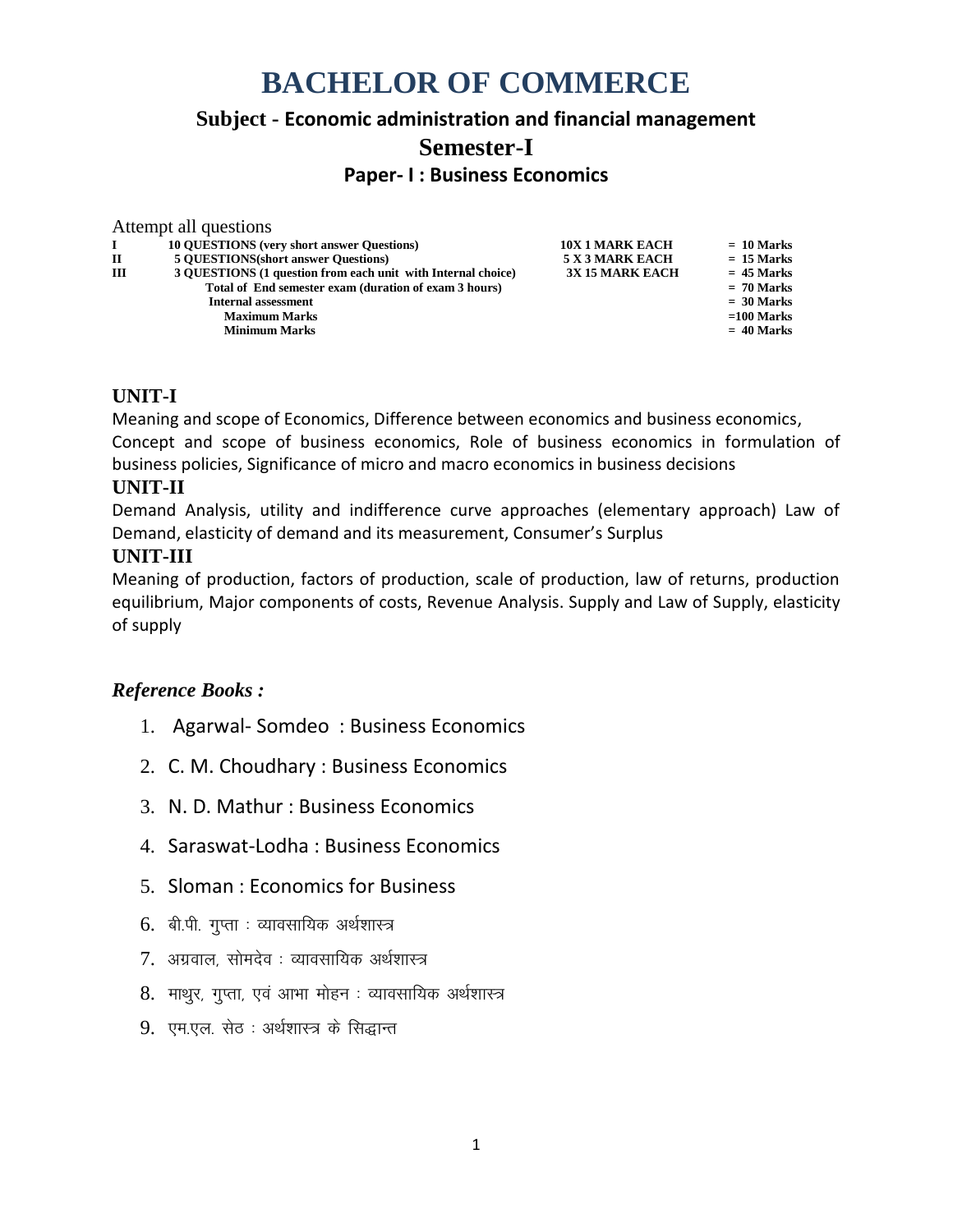# **BACHELOR OF COMMERCE**

# **Subject - Economic administration and financial management Semester-I**

## **Paper –II : Banking**

|              | Attempt all questions                                        |                        |              |
|--------------|--------------------------------------------------------------|------------------------|--------------|
|              | <b>10 OUESTIONS</b> (very short answer Questions)            | <b>10X 1 MARK EACH</b> | $= 10$ Marks |
| $\mathbf{H}$ | <b>5 OUESTIONS</b> (short answer Questions)                  | 5 X 3 MARK EACH        | $= 15$ Marks |
| Ш            | 3 OUESTIONS (1 question from each unit with Internal choice) | <b>3X 15 MARK EACH</b> | $= 45$ Marks |
|              | Total of End semester exam (duration of exam 3 hours)        |                        | $= 70$ Marks |
|              | <b>Internal assessment</b>                                   |                        | $= 30$ Marks |
|              | <b>Maximum Marks</b>                                         |                        | $=100$ Marks |
|              | <b>Minimum Marks</b>                                         |                        | $= 40$ Marks |
|              |                                                              |                        |              |

## **UNIT-I**

Banking: definition and function, methods of credit creation, a brief study of Regional Rural Bank, Investment Banks, Development Banks

# **UNIT-II**

A Study of RBI, NABARAD, Recent trends in Indian Banking (E-banking, Innovative banking), salient features of Banking Regulation Act.

## **UNIT-III**

Relationship between banker and customer, Negotiable instruments, Cheques, bills of exchange and promissory notes , Endorsement and Crossing, presentation, collection and payment of Negotiable Instruments, Dishonor of cheques and its legal provisions.

- 1. Jat, kansal, Tiwari : Banking & Finance
- 2. Gupta, Swami : Banking & Finance
- 3. Khanna, Tiwari, & Jain : Banking & Finance
- 4. Vasant Desai : Bank Management
- 5. Suresh : Management of Banking & Financial Services
- $6.$  जाट, कंसल एवं तिवारी : बैंकिग एवं वित्त
- 7. टंडन, माथुर : बैंकिग एवं वित्त
- 8. गुप्ता, स्वामी एवं वशिष्ठ : बैंकिंग एवं वित्त
- 9. खन्ना, तिवारी एवं जैन : बैंकिग एवं वित्त
- 10. दीपक अग्रवाल : मुद्रा, बैंकिग, लोक वित्त एवं अर्न्तराष्ट्रीय व्यापार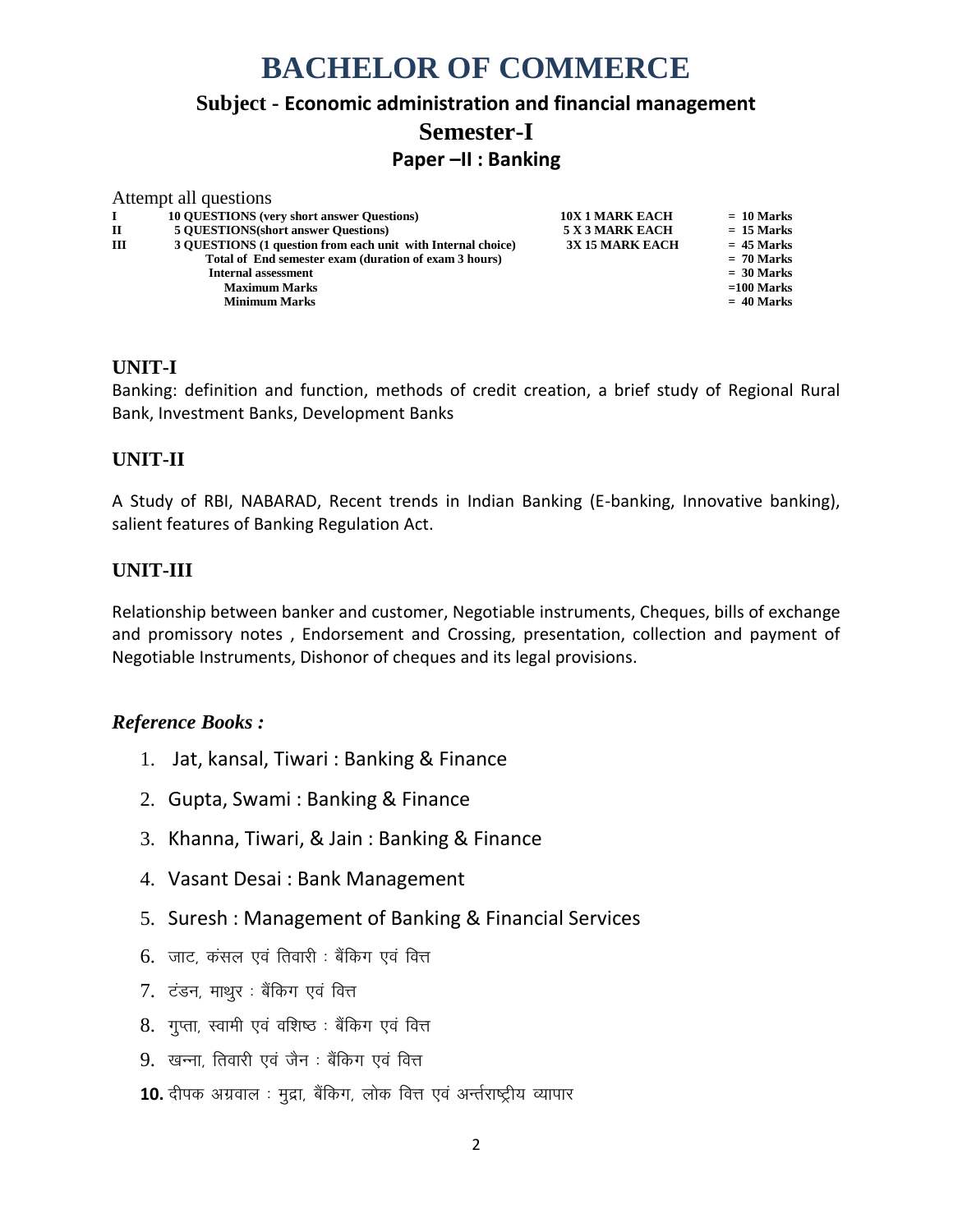# **BACHELOR OF COMMERCE Subject - Economic administration and financial management Semester-II Paper- III : Managerial Economics** Attempt all questions

|              | THROMPH and QUESTIONS                                        |                        |              |
|--------------|--------------------------------------------------------------|------------------------|--------------|
| $\mathbf{I}$ | <b>10 QUESTIONS</b> (very short answer Questions)            | <b>10X 1 MARK EACH</b> | $= 10$ Marks |
| $\mathbf{H}$ | <b>5 OUESTIONS</b> (short answer Questions)                  | 5 X 3 MARK EACH        | $= 15$ Marks |
| ш            | 3 OUESTIONS (1 question from each unit with Internal choice) | <b>3X 15 MARK EACH</b> | $= 45$ Marks |
|              | Total of End semester exam (duration of exam 3 hours)        |                        | $= 70$ Marks |
|              | <b>Internal assessment</b>                                   |                        | $= 30$ Marks |
|              | <b>Maximum Marks</b>                                         |                        | $=100$ Marks |
|              | <b>Minimum Marks</b>                                         |                        | $= 40$ Marks |
|              |                                                              |                        |              |

#### **UNIT-I**

Nature and Scope of Managerial Economics, Price determination under different market structures, Perfect competition, Monopoly, Discrimination Monopoly, Imperfect competition, Oligopoly.

#### **UNIT-II**

National Income analysis: Meaning and significance of national income Various concepts relating to national income and their computation, methods of estimating national income including social accounting techniques, national income and economic welfare.

#### **UNIT-III**

Factor pricing: Determination of Rent, Wages, Interest, Profit, Marginal productivity theory of distribution

- 1. Agarwal : Managerial Economics
- 2. Petersen, Jain : Managerial Economics
- 3. Varshney, Maheshwari : Managerial Economics
- 4. Saraswat, Lodha : Business Economics
- 5. Agarwal Somdeo : Business Economics
- 6. N.D. Mathur : Business Economics
- 7. H.L. Ahuja : Managerial Economics
- 8. बी.पी. गुप्ता : व्यावसायिक अर्थशास्त्र
- $9.$  अग्रवाल सोमदेव : व्यावसायिक अर्थशास्त्र
- $10.$   $\sigma$ टी. से से से अर्थशास्त्र
- $11.$  सिंह, शर्मा, चौधरी : प्रबन्धकीय अर्थशास्त्र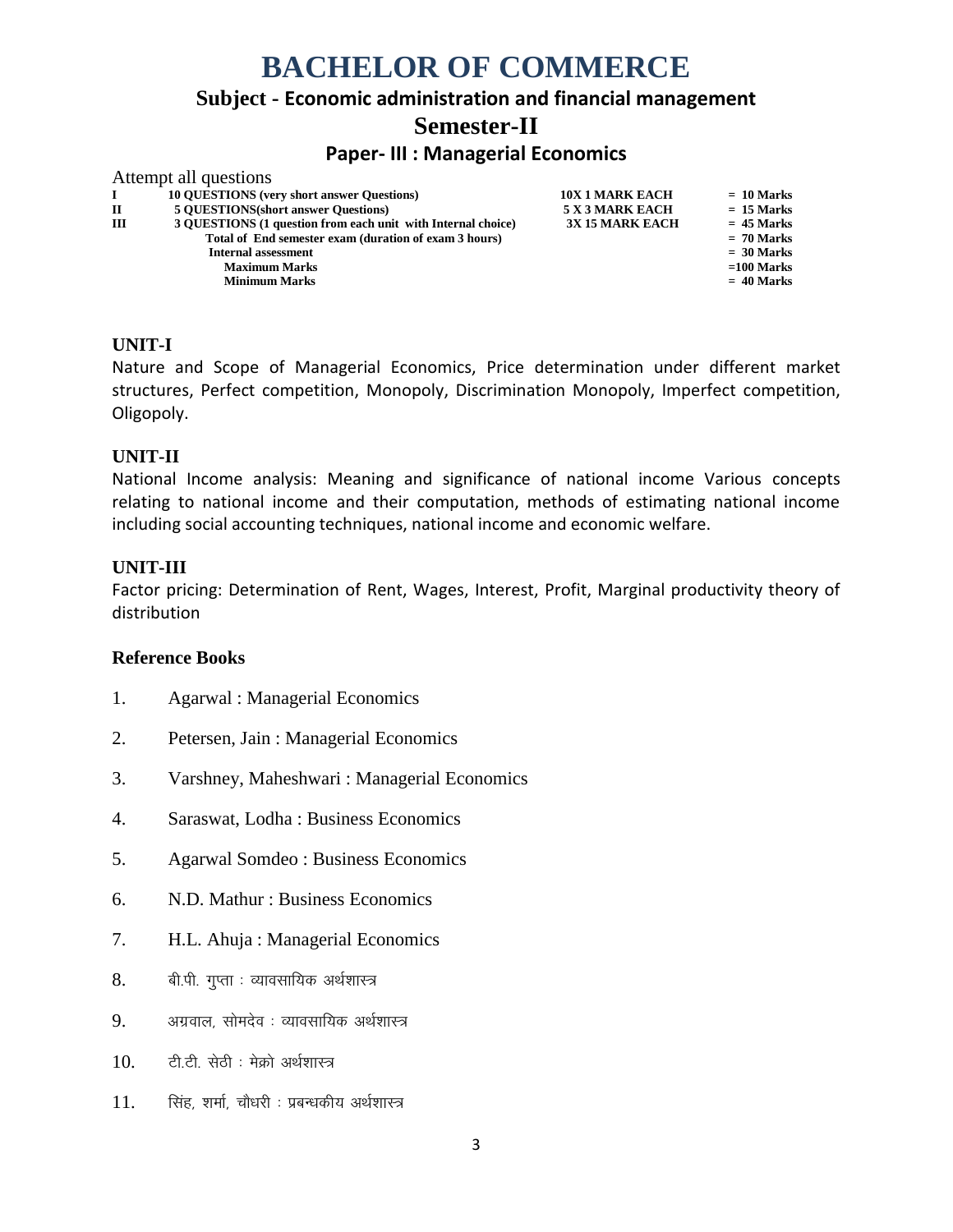# **BACHELOR OF COMMERCE Subject - Economic administration and financial management Semester-II Paper-IV : Public Finance**

|   | Attempt all questions                                        |                        |              |
|---|--------------------------------------------------------------|------------------------|--------------|
|   | <b>10 QUESTIONS</b> (very short answer Questions)            | <b>10X 1 MARK EACH</b> | $= 10$ Marks |
| П | <b>5 OUESTIONS</b> (short answer Questions)                  | 5 X 3 MARK EACH        | $= 15$ Marks |
| Ш | 3 OUESTIONS (1 question from each unit with Internal choice) | <b>3X 15 MARK EACH</b> | $= 45$ Marks |
|   | Total of End semester exam (duration of exam 3 hours)        |                        | $= 70$ Marks |
|   | <b>Internal assessment</b>                                   |                        | $=$ 30 Marks |
|   | <b>Maximum Marks</b>                                         |                        | $=100$ Marks |
|   | <b>Minimum Marks</b>                                         |                        | $= 40$ Marks |

#### **UNIT-I**

Public Finance -definition, meaning, scope, importance, nature, Difference between public and private finance, Monetary and fiscal policy

#### **UNIT-II**

Public expenditure, Canons of Public expenditure, Effects and causes, major trends of Public expenditure, Taxation system

#### **UNIT-III**

Public debt in India, Central state finance financial relations,  $10^{th}$   $11^{th}$   $12^{th}$  finance commission, Deficit financing

- 1. Gupta, Swami : Banking & Finance
- 2. Khanna, Tiwar, Jain : Banking & Finance
- 3. R.C. Agarwal : Pubic Finance
- 4. S.K. Singh : Public Finance, Theory & Practice
- $5.$  Tप्ता, स्वामी वशिष्ठ : बैंकिंग एवं वित्त
- $6.$  खन्ना, तिवारी, जैन : बैंकिग एवं वित्त
- $7.$  जाट, तिवाडी, कन्सल : बैंकिंग एवं वित्त
- 8. टण्डन, माथुर : बैंकिंग एवं वित्त
- $9.$  जे.सी. पन्त : राजस्व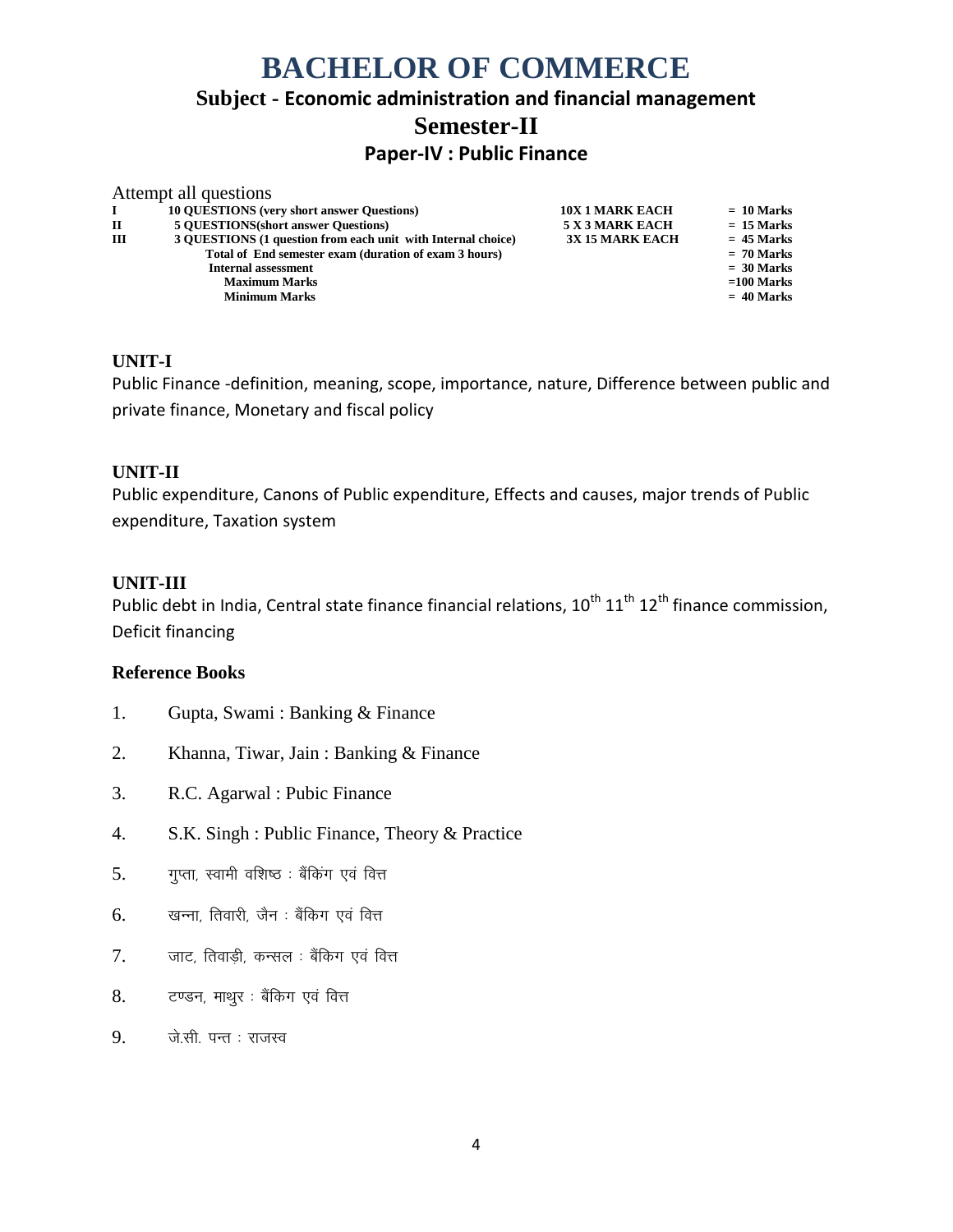# **BACHELOR OF COMMERCE Subject - Economic administration and financial management Semester-III Paper- V : Economic Environment**

|   | Attempt all questions                                        |                        |              |
|---|--------------------------------------------------------------|------------------------|--------------|
|   | <b>10 OUESTIONS</b> (very short answer Questions)            | <b>10X 1 MARK EACH</b> | $= 10$ Marks |
| П | <b>5 OUESTIONS</b> (short answer Questions)                  | 5 X 3 MARK EACH        | $= 15$ Marks |
| Ш | 3 OUESTIONS (1 question from each unit with Internal choice) | <b>3X 15 MARK EACH</b> | $= 45$ Marks |
|   | Total of End semester exam (duration of exam 3 hours)        |                        | $= 70$ Marks |
|   | <b>Internal assessment</b>                                   |                        | $= 30$ Marks |
|   | <b>Maximum Marks</b>                                         |                        | $=100$ Marks |
|   | <b>Minimum Marks</b>                                         |                        | $= 40$ Marks |
|   |                                                              |                        |              |

#### **UNIT-I**

Economic Environment: Meaning, factors affecting Economic Environment, Basic features of Indian Economy, India in World Economy, Economic Policies: Agriculture Policy, Industrial Policy, Commercial Policy and Fiscal Policy

#### **UNIT-II**

Economic planning: meaning importance, objectives and techniques of planning, Salient features of India's five year plans with special reference to IX, X, XI, XII plans

#### **UNIT-III**

Significance of agriculture in Indian Economy, New agriculture strategy, Agriculture finance (specially Kisan Credit Card), Nature of risk and uncertainty in agriculture, measures to control risk and uncertainty, Agriculture & WTO

- 1. Gupta, Swami, Vashistha : Economic Environment in India
- 2. N.D. Mathur : Economic Environment in India
- 3. Francis Cherunilam : Business Environment
- 4. Shaikh : Business Environment
- $5.$  Tप्ता, स्वामी वशिष्ठ: भारत में आर्थिक पर्यावरण
- $6.$  प्राट, भिण्डा, वशिष्ठ, : भारत में आर्थिक पर्यावरण
- $7.$  एम.पी. सिंह : आर्थिक विकास एवं नियोजन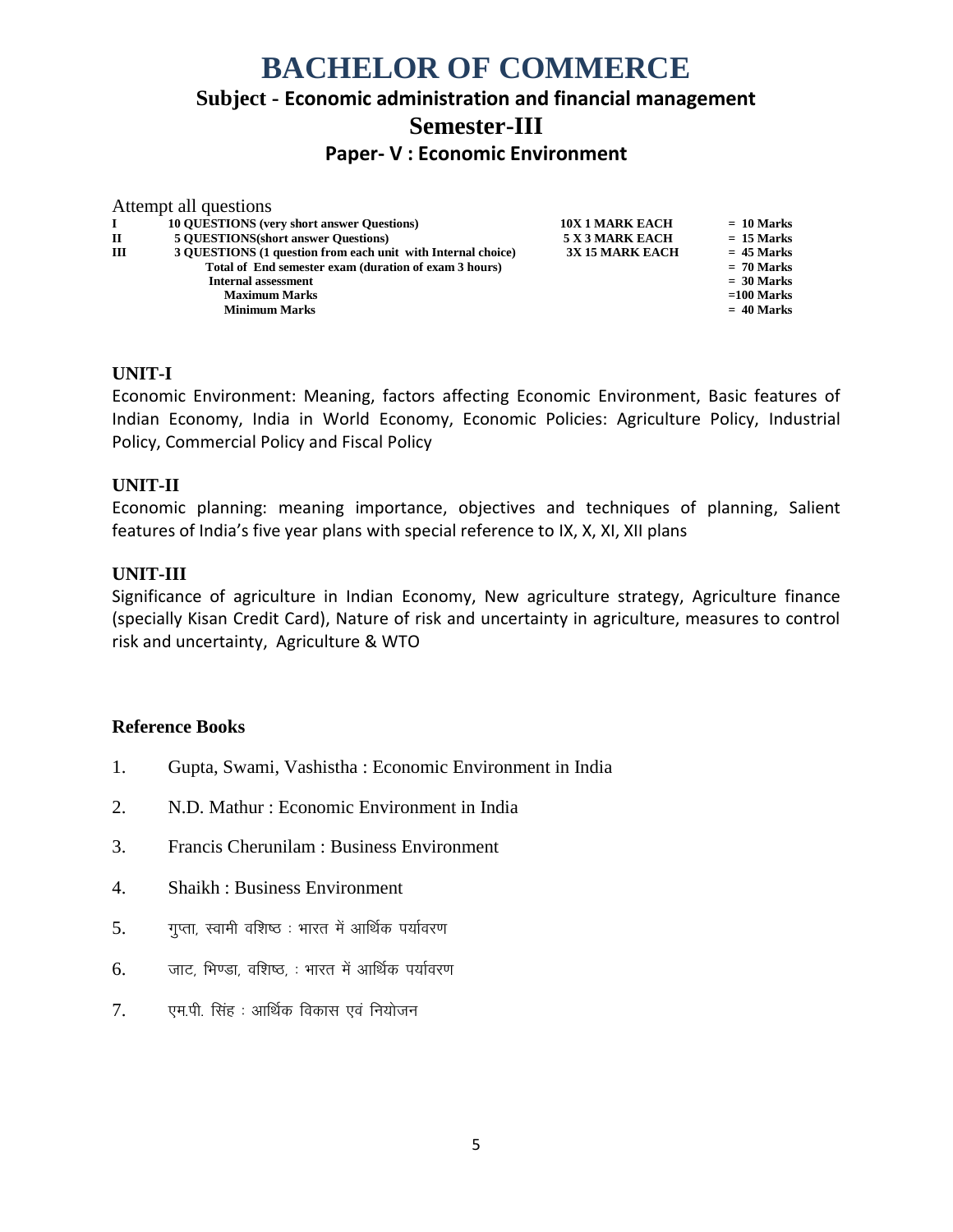# **BACHELOR OF COMMERCE Subject - Economic administration and financial management Semester-III**

**Paper –VI : Financial management**

| Attempt all questions                                        |                        |              |
|--------------------------------------------------------------|------------------------|--------------|
| <b>10 OUESTIONS</b> (very short answer Ouestions)            | <b>10X 1 MARK EACH</b> | $= 10$ Marks |
| <b>5 OUESTIONS</b> (short answer Questions)                  | <b>5 X 3 MARK EACH</b> | $= 15$ Marks |
| 3 OUESTIONS (1 question from each unit with Internal choice) | <b>3X 15 MARK EACH</b> | $= 45$ Marks |
| Total of End semester exam (duration of exam 3 hours)        |                        | $= 70$ Marks |
| <b>Internal assessment</b>                                   |                        | $= 30$ Marks |
| <b>Maximum Marks</b>                                         |                        | $=100$ Marks |
| <b>Minimum Marks</b>                                         |                        | $= 40$ Marks |
|                                                              |                        |              |

### **UNIT-I**

Meaning, significance and objectives of Financial Management, Financial statements, their nature and functions. Essentials of good financial statement and limitations.

#### **UNIT-II**

Analysis of financial statements, ratio analysis, trend analysis. Comparative statements. Inventory Management.

#### **UNIT-III**

Fund flow Statement, Cash flow Statement. Analysis of Risk in Project Decisions. Dividend Policies.

- 1. Agarwal, Agarwal : Financial Management
- 2. M.R. Agarwal : Financial Management
- 3. Ravi M. Kishore : Financial Management
- 4. Prasannchandra : Financial Management
- 5. R.P. Rustagi : Financial Management
- 6. Khan, Jain : Financial Management
- 7. I.M. Pandey : Financial Management
- $8.$  अग्रवाल, अग्रवाल : वित्तीय प्रबन्ध
- 9. एम.आर. अग्रवाल : वित्तीय प्रबन्ध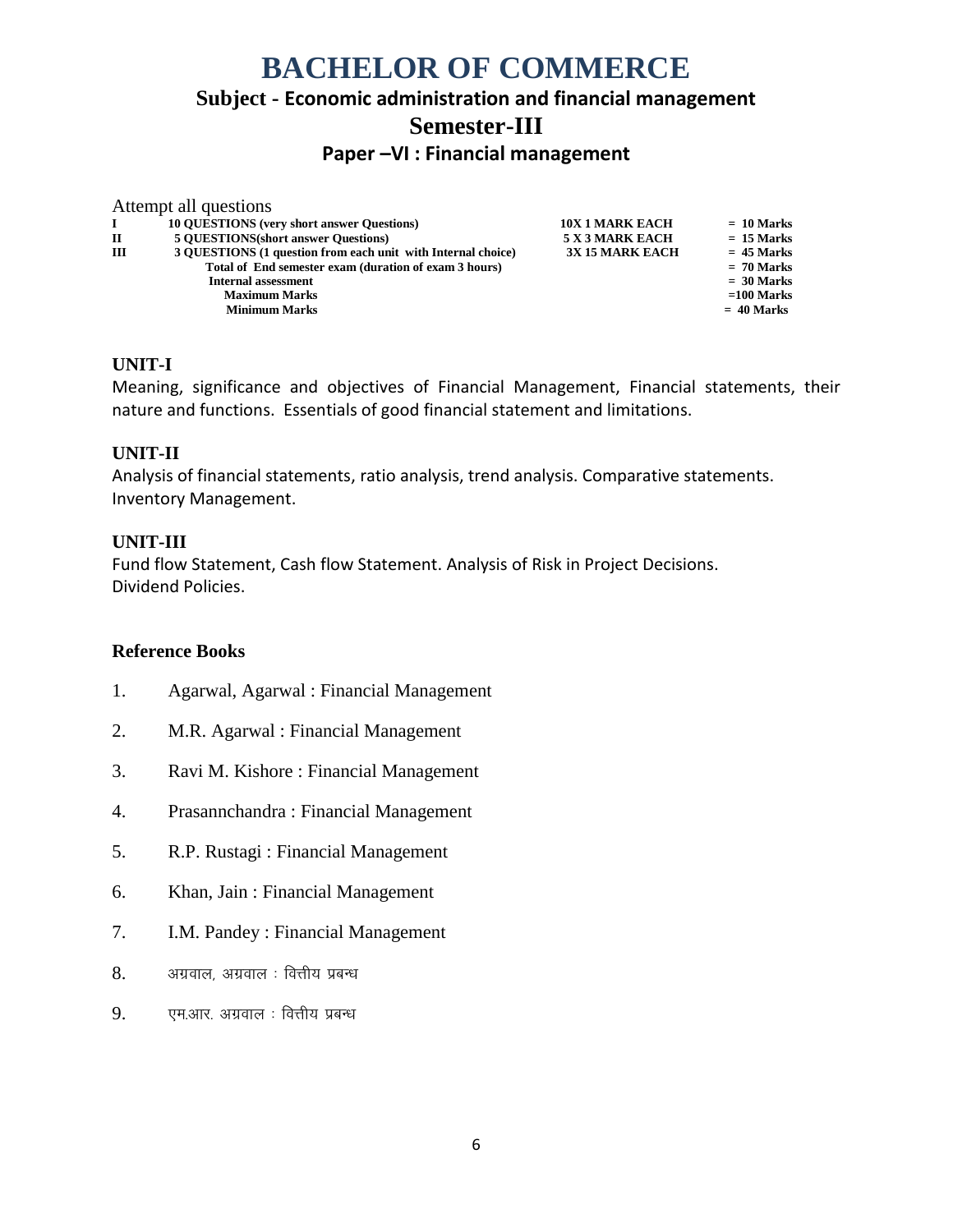# **BACHELOR OF COMMERCE Subject - Economic administration and financial management Semester-IV**

# **Paper- VII : Indian Business Environment**

|          | Attempt all questions                                        |                        |              |
|----------|--------------------------------------------------------------|------------------------|--------------|
| $\bf{I}$ | <b>10 QUESTIONS</b> (very short answer Questions)            | <b>10X 1 MARK EACH</b> | $= 10$ Marks |
| П        | <b>5 OUESTIONS</b> (short answer Questions)                  | 5 X 3 MARK EACH        | $= 15$ Marks |
| ш        | 3 QUESTIONS (1 question from each unit with Internal choice) | <b>3X 15 MARK EACH</b> | $= 45$ Marks |
|          | Total of End semester exam (duration of exam 3 hours)        |                        | $= 70$ Marks |
|          | <b>Internal assessment</b>                                   |                        | $= 30$ Marks |
|          | <b>Maximum Marks</b>                                         |                        | $=100$ Marks |
|          | <b>Minimum Marks</b>                                         |                        | $= 40$ Marks |
|          |                                                              |                        |              |

#### **UNIT-I**

Industrial growth in India and prospects, Role of small scale industries and problems faced by them Globalization V/S small sector, Role of public sector in India and its problems. Concept of privatization and disinvestment

#### **UNIT-II**

Impact of liberalization on agricultural, Industrial and trade development, Globalization V/S Swadeshi, Foreign trade, volume, composition and direction, Export promotion

#### **UNIT-III**

Main features of 2011 census and population policy in India,Indian economic problems: poverty, unemployment, economic disparities and population explosion

- 1. Gupta, Swami, Vashistha : Economic Environment in India
- 2. N.D. Mathur : Economic Environment in India
- 3. Francis Cherunilam : Business Environment
- 4. H.L. Ahuja : Economic Environment of Business
- $5.$  Tप्ता, स्वामी वशिष्ठ: भारत में आर्थिक पर्यावरण
- $6.$  जाट, भिण्डा, वशिष्ठ, : भारत में आर्थिक पर्यावरण
- $7.$  एम.पी. सिंह : आर्थिक विकास एवं नियोजन
- 8. वत एवं सुन्दरम् : भारतीय अर्थव्यवस्था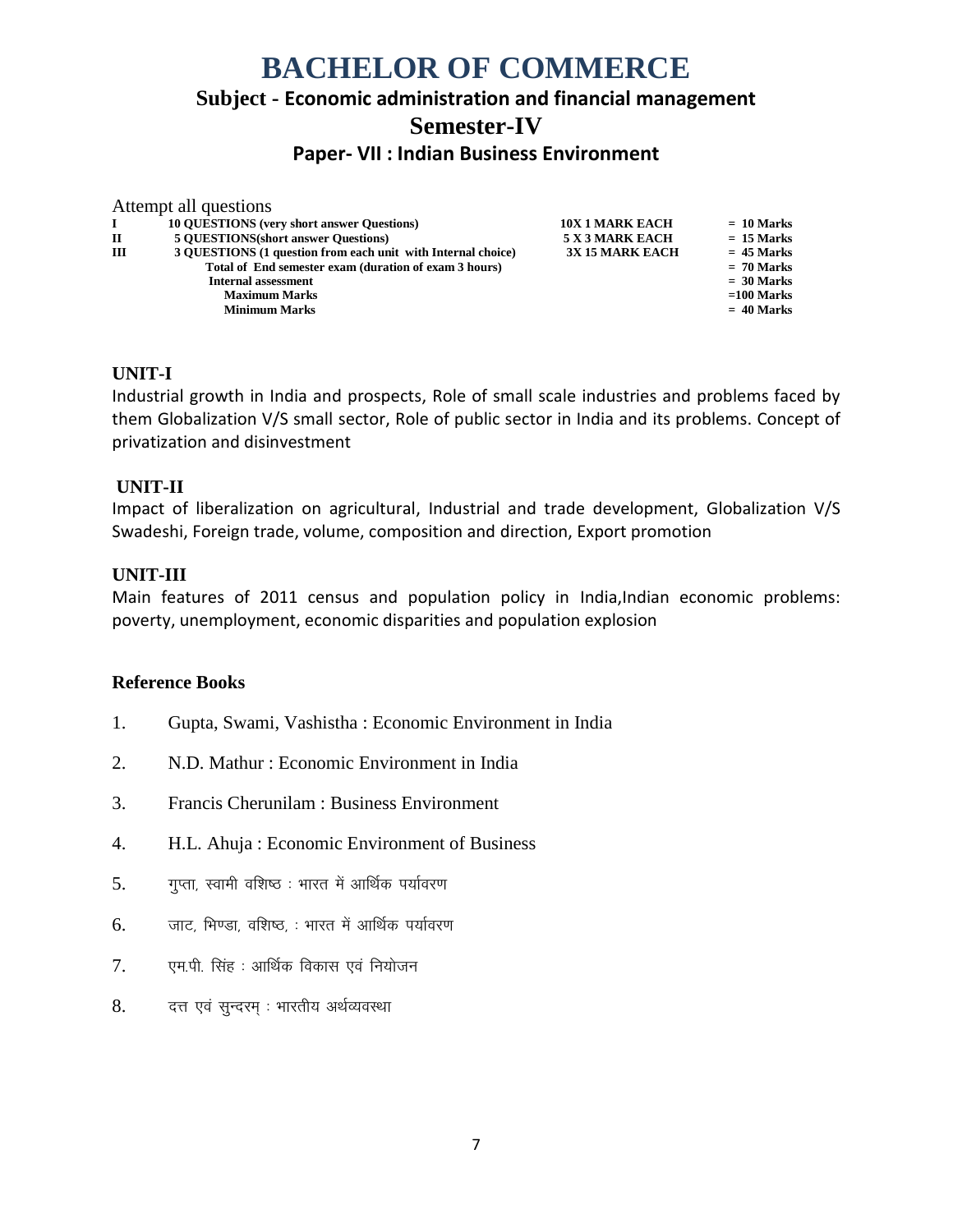# **BACHELOR OF COMMERCE Subject - Economic administration and financial management Semester-IV Paper-VIII : Business Finance**

|   | Attempt all questions                                        |                        |              |
|---|--------------------------------------------------------------|------------------------|--------------|
|   | <b>10 OUESTIONS</b> (very short answer Questions)            | <b>10X 1 MARK EACH</b> | $= 10$ Marks |
| п | <b>5 OUESTIONS</b> (short answer Questions)                  | <b>5 X 3 MARK EACH</b> | $= 15$ Marks |
| Ш | 3 QUESTIONS (1 question from each unit with Internal choice) | <b>3X 15 MARK EACH</b> | $= 45$ Marks |
|   | Total of End semester exam (duration of exam 3 hours)        |                        | $= 70$ Marks |
|   | <b>Internal assessment</b>                                   |                        | $= 30$ Marks |
|   | <b>Maximum Marks</b>                                         |                        | $=100$ Marks |
|   | <b>Minimum Marks</b>                                         |                        | $= 40$ Marks |
|   |                                                              |                        |              |

### **UNIT-I**

Financial planning- meaning, need and essentials of good financial plan capital structure and its determinants. Working Capital Management.

#### **UNIT-II**

Sources of finance short, medium and long term, owned funds versus borrowed funds, lease financing. Cost volume profit relationship.

#### **UNIT-III**

Management of cash , marketable securities and receivables. Capital expenditure methods urgency method, payback period, returns on investment and present value method. Elementary study of term lending institutions with special references to I.D.B.I., IFCI, RIICO and RFC.

- 1. Agarwal, Agarwal : Financial Management
- 2. M.R. Agarwal : Financial Management
- 3. Ravi M. Kishore : Financial Management
- 4. Prasannchandra : Financial Management
- 5. R.P. Rustagi : Financial Management
- 6. Khan, Jain : Financial Management
- 7. I.M. Pandey : Financial Management
- $8.$  अग्रवाल, अग्रवाल : वित्तीय प्रबन्ध
- $9.$  एम.आर. अग्रवाल : वित्तीय प्रबन्ध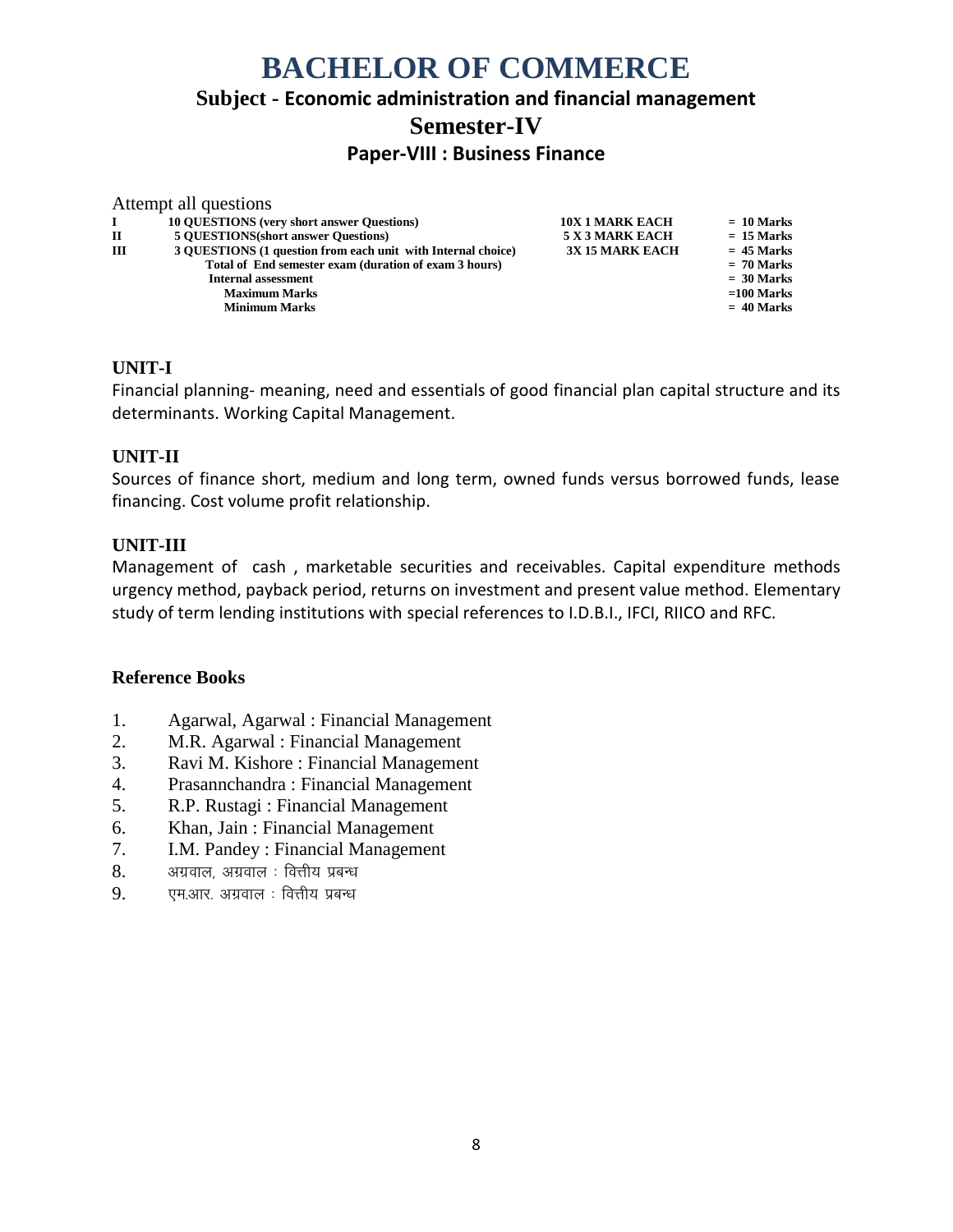## **BACHELOR OF COMMERCE Subject - Economic administration and financial management Semester-V Paper-IX : Rural Development and Co-Operation**

| Attempt all questions                                                                                         |  |
|---------------------------------------------------------------------------------------------------------------|--|
| <b>10 QUESTIONS</b> (very short answer Questions)<br><b>10X 1 MARK EACH</b><br>$= 10$ Marks                   |  |
| <b>5 OUESTIONS</b> (short answer Questions)<br>5 X 3 MARK EACH<br>$= 15$ Marks<br>П                           |  |
| III<br>3 OUESTIONS (1 question from each unit with Internal choice)<br><b>3X 15 MARK EACH</b><br>$= 45$ Marks |  |
| Total of End semester exam (duration of exam 3 hours)<br>$= 70$ Marks                                         |  |
| $=$ 30 Marks<br><b>Internal assessment</b>                                                                    |  |
| $=100$ Marks<br><b>Maximum Marks</b>                                                                          |  |
| $= 40$ Marks<br><b>Minimum Marks</b>                                                                          |  |

## **UNIT-I**

Concept and significance of rural development. Strategy of rural development: current issues. Rural development administration: rural development agencies. Village level, block level and district level administration of rural development. District rural development agencies

## **UNIT-II**

Rural Development Programmes : from Antodaya to IRDP, new rural development schemes: Swarnajayanti Gram Swarojgar Yojana (SGSY), Jawahar Gram Samridhi Yojana (JGSY), Sampurna Gramin Rojgar Yojana (SGRY), Pradhanmantri Gram Sadak Yojana(PGSY), National Rural Employment Guarantee Scheme (MNREG), main features and achievement of these schemes. Programmes related to Tribal Welfare, drought area development, desert development, nature and forest conservation, woman and child development.

## **UNIT-III**

Concept of Co-Operation. Principles of Co-Operation, Co-Operation v/s Capitalization and Socialism. Co-Operative movement in Rajasthan. Co-Operative Marketing, Consumers Co-Operative. A study of Apex Co-Operative Bank and RAJFED.

- 1. Gupta, Swami : Rural Development & Co-operation
- 2. C.M. Choudhary : Rural Development & Co-operation
- 3. Ruddar Dutt Sundaram : Indian Economy
- 4. T.N. Hazela : Principles, Problems, Practice of Co-operation
- 5. Agarwal, Mathur, Gupta : Co-operative Thought & Rural Development
- 6. Kunsal : Co-operative in India & Abroad
- $7.$  सी.एम. चौधरी : ग्रामीण विकास एवं सहकारिता
- $8.$  yun खामी : ग्रामीण विकास एवं सहकारिता
- $9.$  एन.एल. अग्रवाल : भारत मे कृषि का अर्थशास्त्र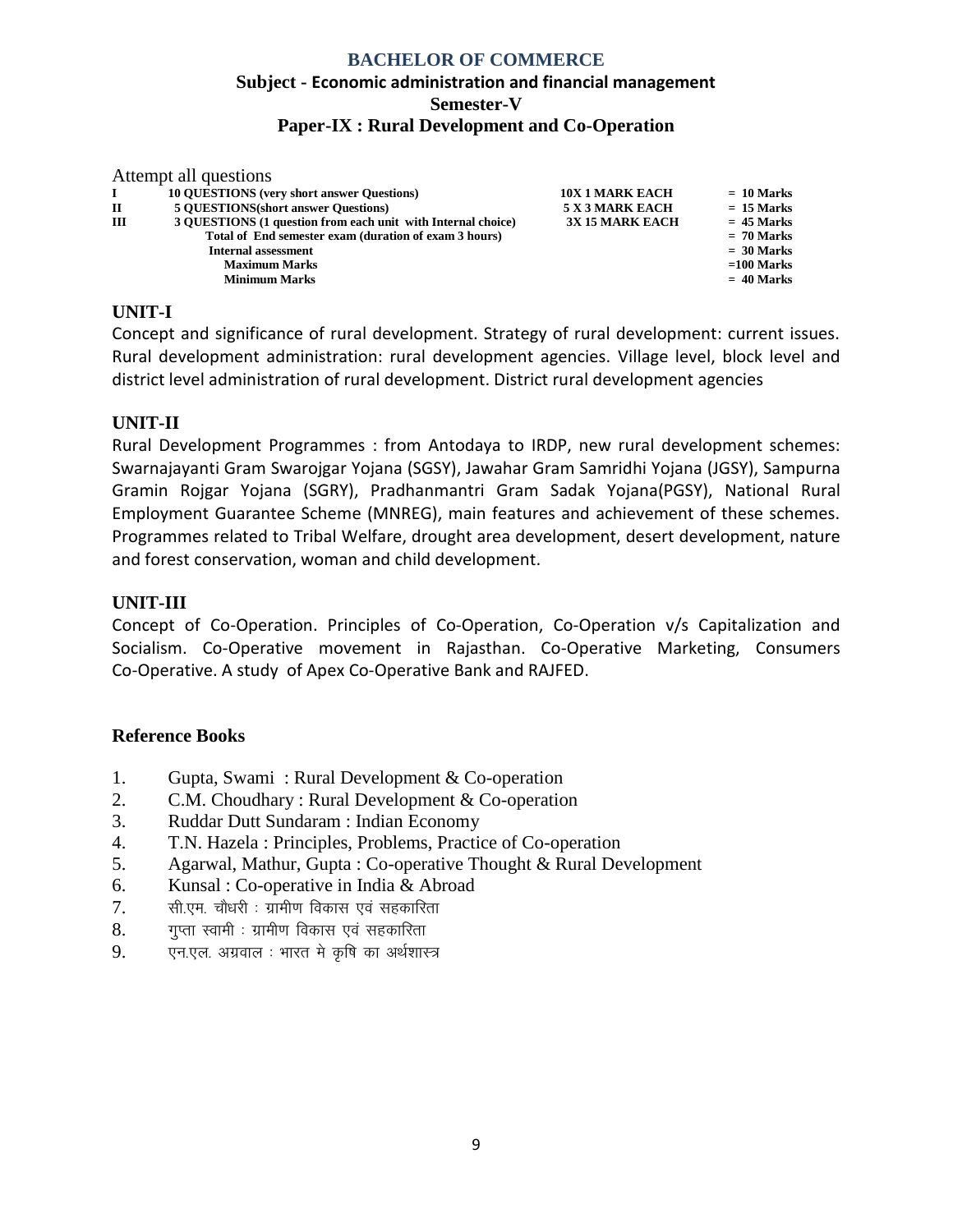# **BACHELOR OF COMMERCE Subject - Economic administration and financial management Semester-V Paper-X: Business Budgeting**

|   | Attempt all questions                                        |                        |              |
|---|--------------------------------------------------------------|------------------------|--------------|
|   | <b>10 OUESTIONS</b> (very short answer Questions)            | <b>10X 1 MARK EACH</b> | $= 10$ Marks |
| П | <b>5 OUESTIONS</b> (short answer Questions)                  | 5 X 3 MARK EACH        | $= 15$ Marks |
| Ш | 3 OUESTIONS (1 question from each unit with Internal choice) | <b>3X 15 MARK EACH</b> | $= 45$ Marks |
|   | Total of End semester exam (duration of exam 3 hours)        |                        | $= 70$ Marks |
|   | <b>Internal assessment</b>                                   |                        | $= 30$ Marks |
|   | <b>Maximum Marks</b>                                         |                        | $=100$ Marks |
|   | <b>Minimum Marks</b>                                         |                        | $= 40$ Marks |

#### **UNIT-I**

Business Budgets and Budgeting: meaning, nature, objectives, advantages and limitations of budgets and budgeting, budget terminology, preparation of budget, budget co-ordination, essentials of an effective budgeting

Types of Budgets: fixed and flexible budget, finance budgets, master budget sales budget, production budget, cost of production budget- direct material budget, direct labour budget and overhead budget, performance budgeting

#### **UNIT-II**

Business forecasting: meaning, theories, importance and limitations of business forecasting. Techniques and tools of business forecasting. Essentials of business forecasting.

Cash budgeting: meaning, importance, and forms of cash budget, preparation of cash budget.

#### **UNIT-III**

Budgetary control: meaning, characteristics, objectives and benefits of budgetary control. Budgetary Control v/s standard costing. Sales variance, material variance, labour variance. Zero Base Budgeting, MIS /reporting to management

- 1. Agarwal, Vijay, Surolia : Business Budgeting
- 2. M.R. Agarwal : Business Budgeting
- $3.$  अग्रवाल, विजय, सुरोलिया : व्यावसायिक बजटन
- 4. एम.आर. अग्रवाल : व्यावसायिक बजटन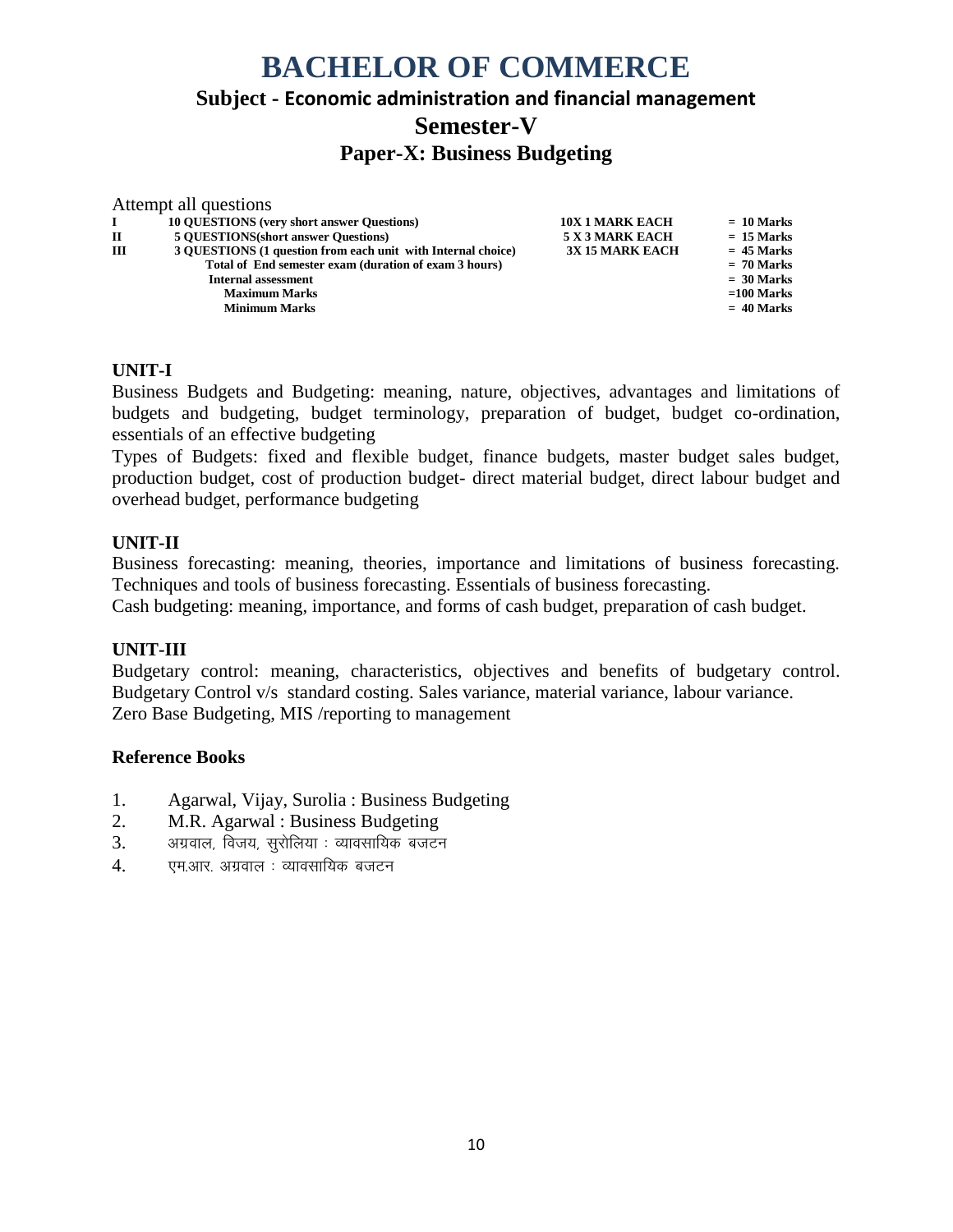# **BACHELOR OF COMMERCE Subject - Economic administration and financial management Semester-VI Paper-XI: Economy of Rajasthan**

|    | Attempt all questions                                        |                        |              |
|----|--------------------------------------------------------------|------------------------|--------------|
| Ι. | <b>10 OUESTIONS</b> (very short answer Questions)            | <b>10X 1 MARK EACH</b> | $= 10$ Marks |
| П  | <b>5 OUESTIONS</b> (short answer Questions)                  | 5 X 3 MARK EACH        | $= 15$ Marks |
| Ш  | 3 OUESTIONS (1 question from each unit with Internal choice) | <b>3X 15 MARK EACH</b> | $= 45$ Marks |
|    | Total of End semester exam (duration of exam 3 hours)        |                        | $= 70$ Marks |
|    | <b>Internal assessment</b>                                   |                        | $= 30$ Marks |
|    | <b>Maximum Marks</b>                                         |                        | $=100$ Marks |
|    | <b>Minimum Marks</b>                                         |                        | $= 40$ Marks |
|    |                                                              |                        |              |

#### **UNIT-I**

Rajasthan's physiographic, climate, vegetation and soil physical divisions of Rajasthan. Population: size and growth Rural and urban Population. Agriculture: land utilization, cropping pattern, Food and commercial crops, land reforms. Major irrigation and power projects, importance of animal husbandry, dairy development Programmes, problems of sheep and goat husbandry.

#### **UNIT-II**

Industry: Growth and location of industries, small scale and cottage industries, industrial export from Rajasthan. Handicrafts, industrial policy of Rajasthan, fiscal and financial incentives for industries development of industrial areas. Drought and Famine in Rajasthan: short term and long term drought management strategies.Tourism Development: its role in the economy of the state, problems and prospectus, strategy of tourism development in the state.

#### **UNIT-III**

Economic planning and Development in Rajasthan, objectives and achievements, constraints in economic development of Rajasthan and measurement to overcome them.Problems of poverty and unemployment in Rajasthan, Present position of Rajasthan in India. Economic: Size of population, per capita income, agriculture, industry, Infrastructure, Power and roads. Current Budget of government of Rajasthan.

- 1. L.N. Nathuramka : Economy of Rajasthan
- 2. Govt. of Rajasthan : Basic Statistics of Rajasthan
- $3.$  एल.एन. नाथूरामका : राजस्थान की अर्थव्यवस्था
- 4. बी.एल. ओझा : राजस्थान की अर्थव्यवस्था